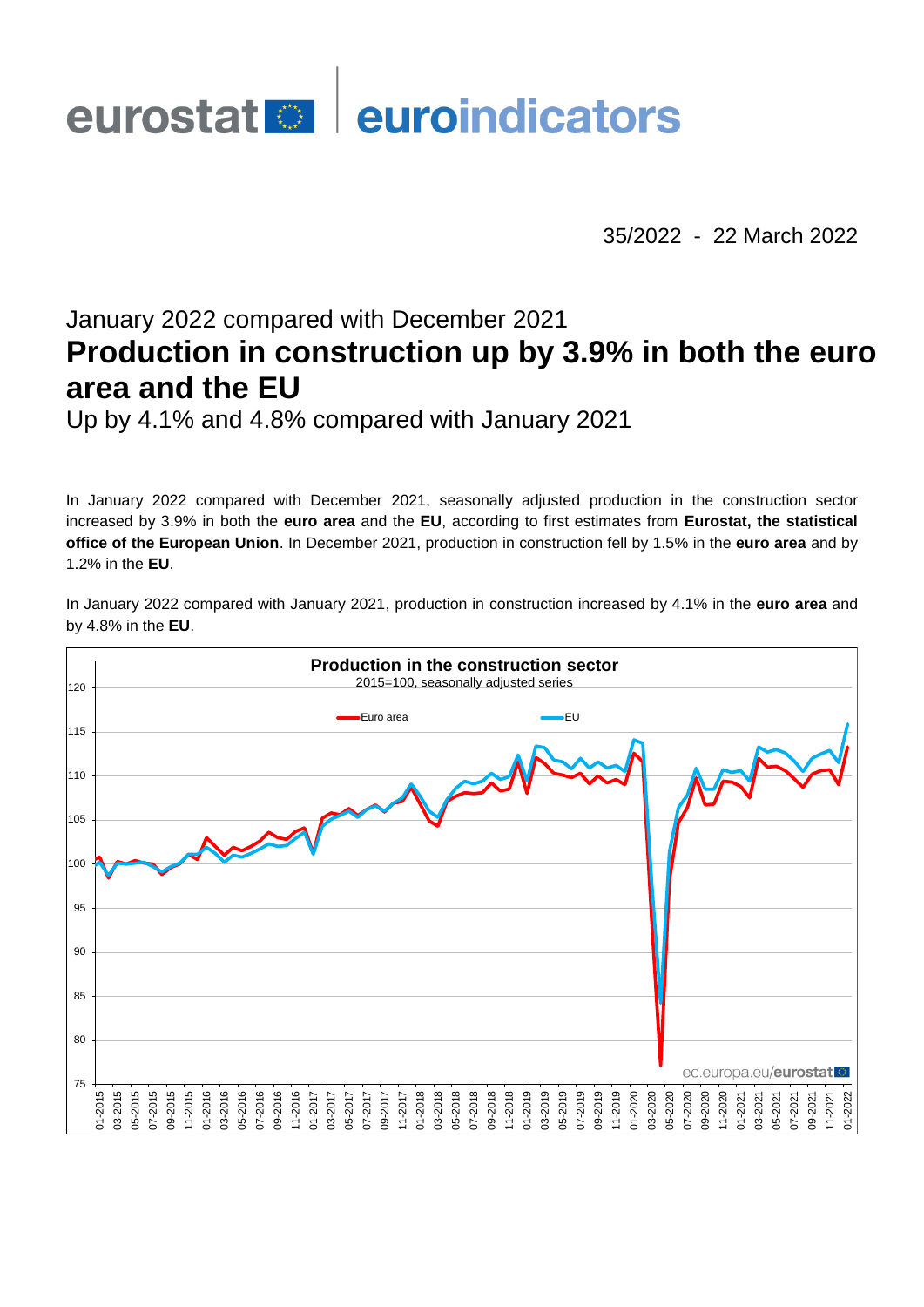## **Monthly comparison by construction sector and by Member State**

In the **euro area** in January 2022, compared with December 2021, building construction increased by 4.2% and civil engineering by 1.4%.

In the **EU**, building construction increased by 3.9% and civil engineering by 1.5%.

Among Member States for which data are available, the highest monthly increases in production in construction were recorded in **Poland** (+19.0%), **Germany** (+10.1%) and **Romania** (+8.3%). The largest decreases were observed in **Hungary** (-6.3%), **Belgium** and **the Netherlands** (both -1.3%) and **Italy** (-0.9%).

#### **Annual comparison by construction sector and by Member State**

In the **euro area** in January 2022, compared with January 2021, civil engineering increased by 6.6% and building construction by 3.5%.

In the **EU** civil engineering increased by 6.1% and building construction by 4.3%.

Among Member States for which data are available, the highest annual increases in production in construction were observed in **Poland** (+18.4%), **Italy** and **Romania** (both +13.2%) and **Germany** (+12.3%). The largest decreases were recorded in **Belgium** (-14.4%), **Slovakia** (-3.6%) and **France** (-2.6%).

#### **Geographical information**

The **euro area** (EA19) includes Belgium, Germany, Estonia, Ireland, Greece, Spain, France, Italy, Cyprus, Latvia, Lithuania, Luxembourg, Malta, the Netherlands, Austria, Portugal, Slovenia, Slovakia and Finland.

The **European Union** (EU27) includes Belgium, Bulgaria, Czechia, Denmark, Germany, Estonia, Ireland, Greece, Spain, France, Croatia, Italy, Cyprus, Latvia, Lithuania, Luxembourg, Hungary, Malta, the Netherlands, Austria, Poland, Portugal, Romania, Slovenia, Slovakia, Finland and Sweden.

Estonia, Greece, Croatia, Cyprus, Latvia, Lithuania, Luxembourg and Malta are not required to supply monthly data within 1 month and 15 days after the end of the reference month under Regulation (EU) 2019/2152. Ireland has a derogation to remain with quarterly frequency and Denmark to have a longer deadline until the end of 2023.

#### **Methods and definitions**

The **index of production in construction** approximates the evolution of the volume of production within the sector, broken down into building construction and civil engineering.

**Seasonally adjusted** euro area and EU series are calculated by aggregating the seasonally adjusted national data. Eurostat carries out the seasonal adjustment of the data for those countries that do not adjust their data for seasonal effects.

The monthly index as presented in this News Release is calculated only on the basis of the data of those countries reporting monthly data. Missing observations from Member States for recent months are estimated for the calculation of the euro area and the EU aggregates.

#### **Revisions and timetable**

Data of previous months have been revised compared with those issued in News Release [23/2022](https://ec.europa.eu/eurostat/documents/2995521/14245724/4-18022022-AP-EN.pdf/49a0a149-bd66-3ed3-1cdb-2f76eebf1cb4?t=1645176055329) of 18 February 2022. The monthly percentage change for December 2021 was revised from -4.0% to -1.5% in the euro area and from -3.1% to -1.2% in the EU. The annual percentage change has been revised from -3.9% to +0.2% in the euro area and from -1.8% to +1.6% in the EU.

#### **For more information**

Eurosta[t database section](https://ec.europa.eu/eurostat/web/short-term-business-statistics/data/database) on short-term business statistics Eurosta[t Statistics Explained article](https://ec.europa.eu/eurostat/statistics-explained/index.php/Construction_production_(volume)_index_overview) on the production in construction index Th[e weights of the Member States](https://circabc.europa.eu/w/browse/d72689ec-103e-41a8-81d1-2e5ea5f171f5) in the EU and euro area aggregates (See file NEWS\_RELEASE\_WEIGHTINGS\_2015) Eurostat €-indicator[s release calendar](https://ec.europa.eu/eurostat/news/release-calendar) European Statistic[s Code of Practice](https://ec.europa.eu/eurostat/web/products-catalogues/-/KS-02-18-142)

#### **Eurostat Press Office**

María Guadalupe MORENO CABANILLAS Tel: +352-4301-33 408 eurostat-pressoffice@ec.europa.eu

**For further information on data:**

Carola DAHLSTRÖM Tel: +352-4301-33 792 [carola.dahlstroem@ec.europa.eu](mailto:carola.dahlstroem@ec.europa.eu)

**Media requests**: [eurostat-mediasupport@ec.europa.eu](mailto:eurostat-mediasupport@ec.europa.eu) / Tel: +352-4301-33 408 **[@EU\\_Eurostat](https://twitter.com/EU_Eurostat) Contract [EurostatStatistics](https://www.facebook.com/EurostatStatistics) (O)** [EU\\_Eurostat](https://www.instagram.com/eu_eurostat/) **Execution** [ec.europa.eu/eurostat/](https://ec.europa.eu/eurostat/)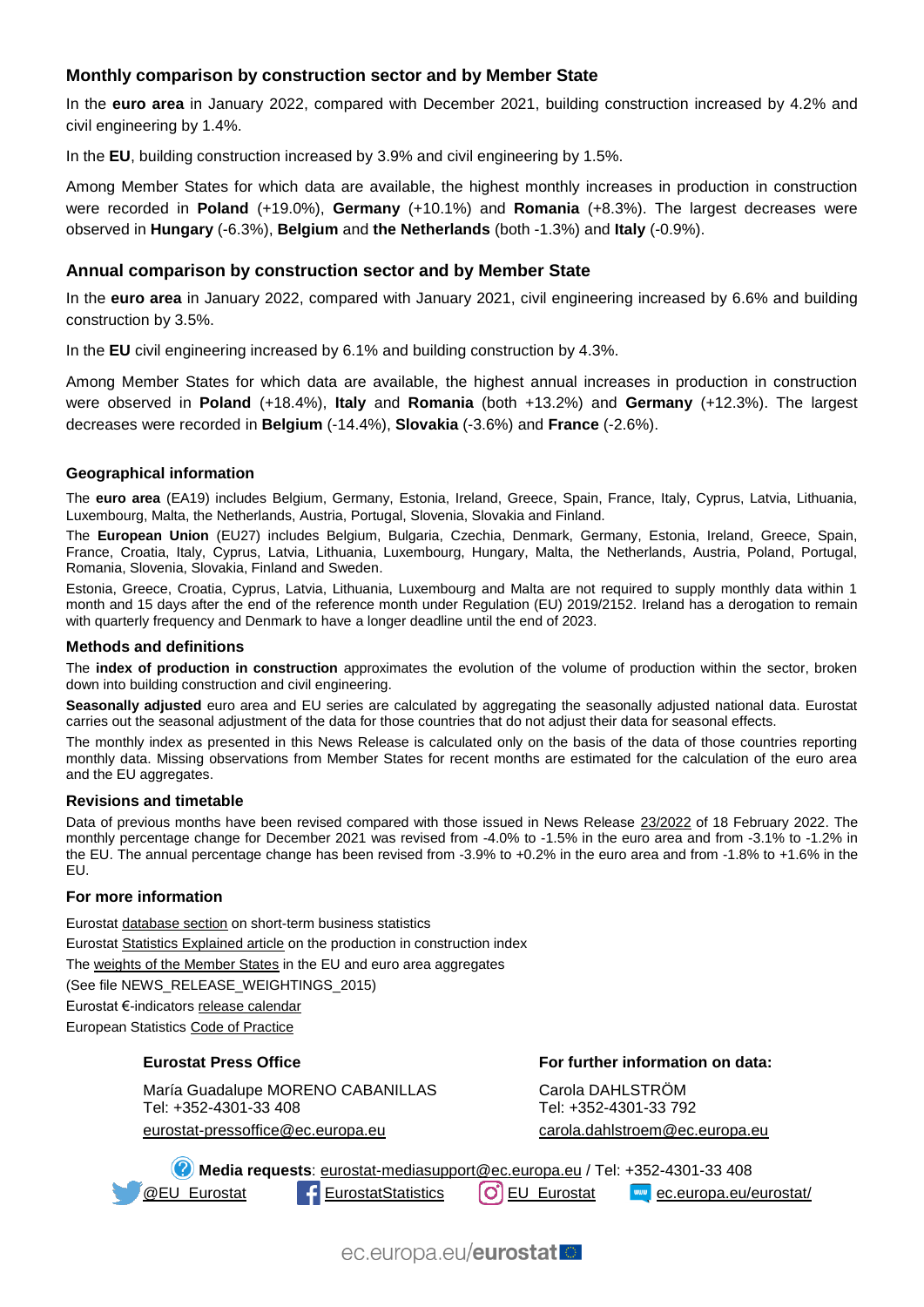#### **Production in construction**

% change compared with the previous quarter / previous month\*

|                                                                             | $Q1 - 21$        | $Q2-21$ | Q3-21   | Q4-21  | <b>Aug-21</b> | <b>Sep-21</b> | <b>Oct-21</b>        | <b>Nov-21</b>    | <b>Dec-21</b>    | <b>Jan-22</b>        |
|-----------------------------------------------------------------------------|------------------|---------|---------|--------|---------------|---------------|----------------------|------------------|------------------|----------------------|
| Euro area                                                                   |                  |         |         |        |               |               |                      |                  |                  |                      |
| Total construction                                                          | 0.4              | 1.6     | $-1.1$  | 0.6    | $-0.9$        | 1.4           | 0.4                  | 0.1              | $-1.5$           | 3.9                  |
| <b>Building</b>                                                             | 0.4              | 1.6     | $-1.3$  | 0.5    | $-0.7$        | 1.2           | 0.6                  | $-0.3$           | $-1.5$           | 4.2                  |
| Civil engineering                                                           | $-1.7$           | 3.6     | $-0.4$  | $1.3$  | $-1.5$        | 2.6           | $-0.1$               | 0.5              | $-1.0$           | 1.4                  |
| EU                                                                          |                  |         |         |        |               |               |                      |                  |                  |                      |
| Total construction                                                          | 0.7              | 1.7     | $-1.2$  | 1.0    | $-1.1$        | 1.4           | 0.4                  | 0.4              | $-1.2$           | 3.9                  |
| <b>Building</b>                                                             | 0.7              | 2.0     | $-1.1$  | 0.8    | $-1.0$        | 1.5           | 0.5                  | 0.0              | $-1.2$           | 3.9                  |
| Civil engineering                                                           | $-1.0$           | 3.0     | $-0.4$  | $1.3$  | $-1.0$        | 2.0           | 0.2                  | 0.5              | $-0.7$           | 1.5                  |
| Source datasets: sts_copr_g (quarterly data) and sts_copr_m (monthly data). |                  |         |         |        |               |               |                      |                  |                  |                      |
| <b>Total construction</b>                                                   | Q1-21            | $Q2-21$ | Q3-21   | Q4-21  | <b>Aug-21</b> | <b>Sep-21</b> | <b>Oct-21</b>        | <b>Nov-21</b>    | <b>Dec-21</b>    | <b>Jan-22</b>        |
| Euro area                                                                   | 0.4              | 1.6     | $-1.1$  | 0.6    | $-0.9$        | 1.4           | 0.4                  | 0.1              | $-1.5$           | 3.9                  |
| EU                                                                          | 0.7              | 1.7     | $-1.2$  | 1.0    | $-1.1$        | 1.4           | 0.4                  | 0.4              | $-1.2$           | 3.9                  |
| <b>Belgium</b>                                                              | 4.1              | $-1.9$  | $-0.9$  | $-1.6$ | $-2.1$        | 0.7           | $-0.1$               | $-3.6$           | 3.4              | $-1.3$               |
| <b>Bulgaria</b>                                                             | $-0.3$           | 1.1     | 0.1     | $1.2$  | 0.8           | 0.1           | $-0.6$               | 1.7              | 1.0              | $-0.7$               |
| <b>Czechia</b>                                                              | 2.3              | 2.4     | $-0.9$  | 2.2    | 1.2           | 0.3           | $-0.1$               | 1.7              | 1.7              | 1.5                  |
| <b>Denmark</b>                                                              | 2.7              | 2.9     | $-0.8$  | 1.4    | $-1.7$        | 2.1           | 0.4                  | 0.2              | 0.3              |                      |
| Germany                                                                     | $-4.3$           | 2.6     | $-2.5$  | $-1.0$ | $-2.4$        | 1.2           | 0.5                  | $-0.3$           | $-4.0$           | 10.1                 |
| Estonia**                                                                   | 0.3              | 9.6     | $-3.3$  | 2.8    |               |               |                      |                  |                  | ÷                    |
| Ireland**                                                                   | $-22.5$          | 11.7    | 8.8     | 6.2    |               |               |                      |                  |                  | $\ddot{\phantom{a}}$ |
| Greece**                                                                    | $-3.6$           | 7.5     | 0.9     | 1.0    |               |               |                      |                  |                  | ÷                    |
| <b>Spain</b>                                                                | 1.3              | $-0.4$  | 0.8     | 2.4    | 1.4           | 1.9           | $-0.4$               | 1.7              | 0.1              | $-0.1$               |
| <b>France</b>                                                               | 2.6              | $-1.0$  | $-1.4$  | $-0.8$ | $-1.1$        | 1.7           | 1.0                  | $-2.4$           | $-2.8$           | 6.0                  |
| Croatia**                                                                   | 3.3              | 1.2     | $-0.1$  | 1.8    | 3.4           | $-0.1$        | 0.1                  | $-0.1$           | 2.2              | ÷                    |
| Italy                                                                       | 6.3              | 3.1     | 1.5     | 4.3    | 1.3           | 7.7           | 0.8                  | 1.8              | 2.1              | $-0.9$               |
| Cyprus**                                                                    | 2.7              | 5.7     | $-10.9$ | c      |               |               |                      |                  |                  | ÷                    |
| Latvia**                                                                    | $-3.7$           | $-0.6$  | $-3.5$  | $-3.6$ |               |               |                      |                  |                  | ł,                   |
| Lithuania**                                                                 | 0.3              | 2.2     | 0.1     | $-0.6$ |               |               | $\cdot$              |                  |                  | $\ddot{\phantom{a}}$ |
| Luxembourg**                                                                | $-5.7$           | 4.5     | $-0.1$  | $-1.0$ | $-0.7$        | 1.6           | $-1.3$               | 4.1              | $-9.4$           | $\ddot{\phantom{a}}$ |
| Hungary                                                                     | 5.1              | 2.9     | 3.0     | 5.5    | $-4.3$        | 3.0           | 0.9                  | $\overline{3.3}$ | 5.4              | $-6.3$               |
| Malta**                                                                     | $\overline{4.0}$ | 2.5     | 2.9     | 2.4    |               |               | $\ddot{\phantom{a}}$ |                  | t,               | $\ddot{\phantom{a}}$ |
| <b>Netherlands</b>                                                          | 0.5              | 1.5     | $-0.5$  | 1.5    | $-1.9$        | 0.5           | 0.8                  | 1.4              | 0.1              | $-1.3$               |
| Austria                                                                     | 8.5              | 1.9     | $-6.5$  | $-0.7$ | $-0.7$        | 0.5           | $-1.7$               | 2.5              | $-2.4$           | $1.2$                |
| Poland                                                                      | $-0.2$           | 5.6     | $-1.2$  | 1.9    | 1.7           | $-2.1$        | 2.3                  | 3.7              | $-5.6$           | 19.0                 |
| Portugal                                                                    | $-0.5$           | 2.8     | 1.0     | $-0.6$ | 2.1           | $-0.8$        | $-1.3$               | 1.6              | $-1.4$           | 0.1                  |
| Romania                                                                     | 2.1              | 4.1     | $-10.6$ | 2.2    | $-2.6$        | $-6.5$        | 1.6                  | 9.4              | $-0.2$           | 8.3                  |
| Slovenia                                                                    | $-6.1$           | $-3.5$  | 0.3     | $-1.5$ | 0.8           | 8.3           | $-9.1$               | 4.9              | $-2.3$           |                      |
| <b>Slovakia</b>                                                             | 5.5              | $-2.8$  | $-4.0$  | 3.8    | 1.6           | $-2.8$        | 1.0                  | 5.3              | 1.9              | $-0.7$               |
| <b>Finland</b>                                                              | 0.7              | 3.6     | 0.4     | 2.3    | 0.5           | 1.7           | 0.1                  | 1.6              | $-0.5$           | 1.7                  |
| <b>Sweden</b>                                                               | $\overline{3.5}$ | 0.2     | $-0.7$  | 2.5    | $-5.9$        | 5.4           | 0.1                  | 0.1              | $\overline{2.7}$ | $-0.3$               |
| Norway                                                                      | $-1.2$           | 0.5     | $-0.2$  | 4.9    |               |               |                      |                  |                  | ÷                    |
| Switzerland                                                                 | 3.4              | $-0.7$  | $-1.0$  | $-1.4$ |               |               |                      |                  | t,               | Ŧ                    |

\* Calendar and seasonally adjusted

\*\* These Member States are not required to supply monthly data under Regulation (EU) 2019/2152

: Data not available

c Confidential

Source datasets: [sts\\_copr\\_q](https://ec.europa.eu/eurostat/databrowser/view/STS_COPR_Q__custom_159929/bookmark/table?lang=en&bookmarkId=e341e590-c198-4444-8353-f19ab8bb8f41) (quarterly data) an[d sts\\_copr\\_m](https://ec.europa.eu/eurostat/databrowser/view/STS_COPR_M__custom_158687/bookmark/table?lang=en&bookmarkId=295e1222-d591-4deb-a780-de6948f4e232) (monthly data)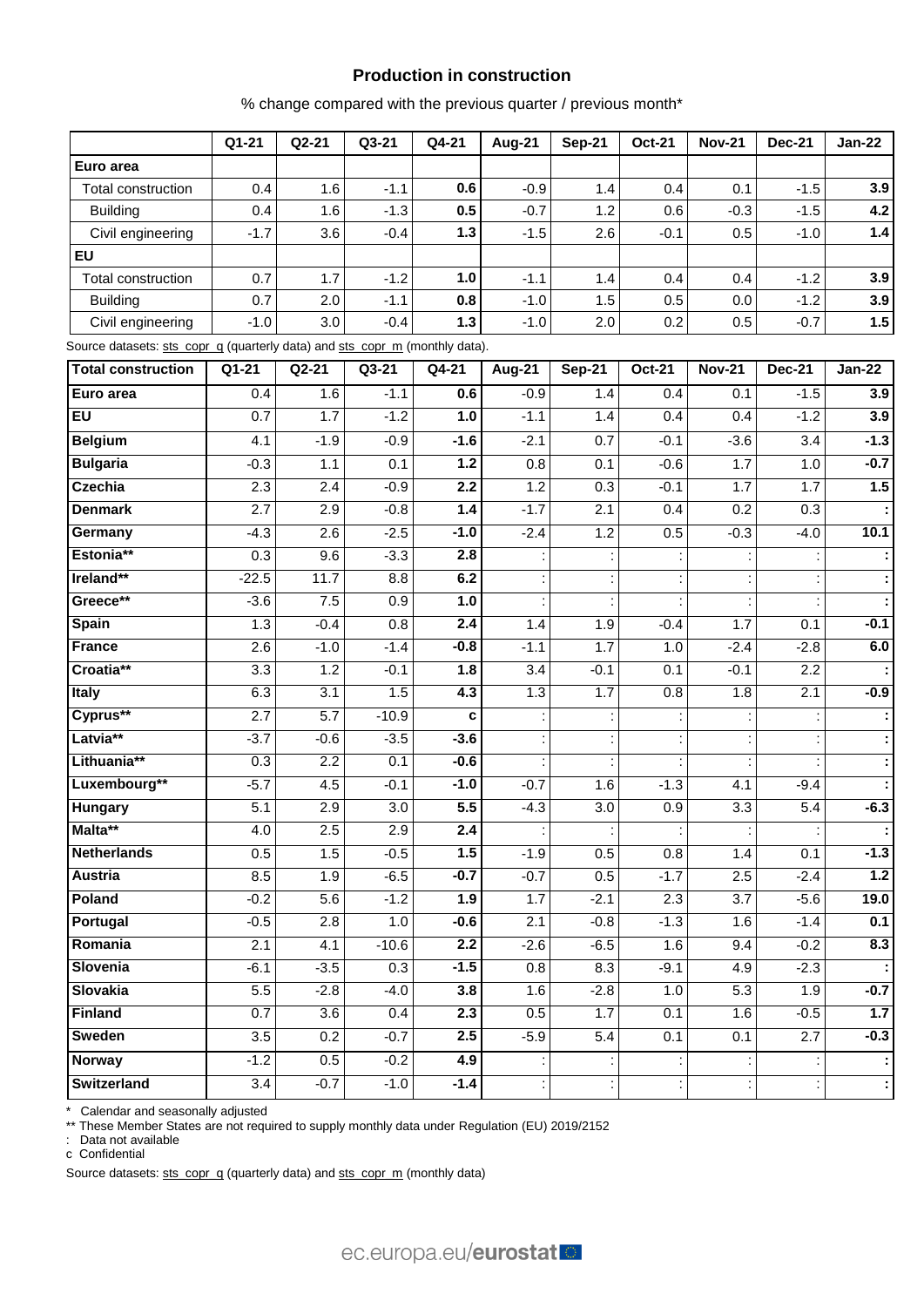#### **Production in construction**

% change compared with the same quarter / the same month of the previous year\*

|                                                                            | Q1-21     | $Q2-21$ | Q3-21            | Q4-21   | <b>Aug-21</b>    | <b>Sep-21</b>        | <b>Oct-21</b>    | <b>Nov-21</b> | <b>Dec-21</b> | <b>Jan-22</b>     |
|----------------------------------------------------------------------------|-----------|---------|------------------|---------|------------------|----------------------|------------------|---------------|---------------|-------------------|
| Euro area                                                                  |           |         |                  |         |                  |                      |                  |               |               |                   |
| Total construction                                                         | 3.2       | 18.6    | 1.6              | 1.6     | $-1.4$           | 3.1                  | 3.3              | 1.3           | 0.2           | 4.1               |
| <b>Building</b>                                                            | 3.3       | 19.3    | 1.6              | 1.4     | $-1.4$           | 3.3                  | 3.4              | 1.0           | $-0.4$        | 3.5               |
| Civil engineering                                                          | 1.9       | 14.5    | 1.1              | 2.5     | $-1.5$           | 2.4                  | 3.3              | 0.9           | 4.2           | 6.6               |
| EU                                                                         |           |         |                  |         |                  |                      |                  |               |               |                   |
| Total construction                                                         | 2.4       | 16.0    | 1.9              | 2.2     | $-0.7$           | 3.1                  | 3.3              | 2.0           | 1.6           | 4.8               |
| <b>Building</b>                                                            | 2.7       | 16.7    | 2.2              | 2.4     | $-0.7$           | 3.5                  | 3.7              | 1.9           | 1.4           | 4.3               |
| Civil engineering                                                          | 1.1       | 11.8    | 1.3              | 2.8     | $-0.4$           | 2.0                  | 3.2              | 1.7           | 4.4           | 6.1               |
| Source datasets: sts_copr_q (quarterly data) and sts_copr_m (monthly data) |           |         |                  |         |                  |                      |                  |               |               |                   |
| <b>Total construction</b>                                                  | $Q1 - 21$ | $Q2-21$ | Q3-21            | Q4-21   | Aug- $21$        | <b>Sep-21</b>        | <b>Oct-21</b>    | <b>Nov-21</b> | <b>Dec-21</b> | <b>Jan-22</b>     |
| Euro area                                                                  | 3.2       | 18.6    | 1.6              | 1.6     | $-1.4$           | 3.1                  | 3.3              | 1.3           | 0.2           | 4.1               |
| <b>EU</b>                                                                  | 2.4       | 16.0    | 1.9              | 2.2     | $-0.7$           | $\overline{3.1}$     | $\overline{3.3}$ | 2.0           | 1.6           | 4.8               |
| <b>Belgium</b>                                                             | 6.9       | 12.3    | $-1.6$           | $-0.7$  | $-2.5$           | 0.1                  | 0.6              | $-8.8$        | 8.2           | $-14.4$           |
| <b>Bulgaria</b>                                                            | 0.0       | 7.8     | 1.2              | 2.3     | 1.5              | 1.4                  | $-2.0$           | 3.1           | 6.3           | 2.2               |
| <b>Czechia</b>                                                             | $-5.1$    | 4.3     | 2.8              | 5.2     | 3.4              | 3.5                  | 2.5              | 4.2           | 9.9           | 6.3               |
| <b>Denmark</b>                                                             | 8.0       | 8.2     | $\overline{5.4}$ | 5.6     | $\overline{2.0}$ | $\overline{5.1}$     | 4.9              | 5.0           | 7.2           |                   |
| Germany                                                                    | $-4.7$    | 2.1     | 0.8              | $-4.6$  | $-0.6$           | 0.0                  | $-0.2$           | $-2.1$        | $-10.9$       | 12.3              |
| Estonia**                                                                  | $-6.7$    | 16.9    | 14.7             | 9.4     |                  |                      |                  |               |               |                   |
| Ireland**                                                                  | $-31.6$   | 29.5    | $-0.1$           | $-0.1$  |                  |                      |                  |               |               |                   |
| Greece**                                                                   | $-5.5$    | 18.3    | 4.3              | 5.7     |                  |                      | $\ddot{\cdot}$   |               |               |                   |
| <b>Spain</b>                                                               | $-7.1$    | 11.2    | 0.5              | 5.6     | 0.2              | 6.0                  | 1.4              | 9.2           | 6.0           | 4.7               |
| <b>France</b>                                                              | 12.6      | 38.9    | $-1.6$           | $-0.7$  | $-8.0$           | 2.0                  | 4.0              | $-4.5$        | $-1.8$        | $-2.6$            |
| Croatia**                                                                  | 8.5       | 15.7    | 8.3              | 6.0     | 10.9             | 7.8                  | 6.1              | 4.5           | 7.7           |                   |
| Italy                                                                      | 22.8      | 58.4    | 8.4              | 15.9    | $-0.1$           | 12.0                 | 13.9             | 13.5          | 21.1          | $\overline{13.2}$ |
| Cyprus**                                                                   | 5.1       | 26.3    | $-3.3$           | C       |                  |                      |                  |               |               |                   |
| Latvia**                                                                   | $-12.3$   | 1.0     | $-3.3$           | $-11.0$ |                  |                      |                  |               |               |                   |
| Lithuania**                                                                | $-1.3$    | 10.7    | 6.2              | 0.8     |                  |                      |                  |               |               |                   |
| Luxembourg**                                                               | 8.9       | 22.9    | $-3.1$           | $-2.9$  | 0.6              | $-3.1$               | $-1.7$           | 0.4           | $-8.4$        |                   |
| Hungary                                                                    | $-1.1$    | 13.9    | 15.5             | 19.2    | 10.9             | 13.8                 | 14.6             | 12.9          | 29.0          | 3.3               |
| Malta**                                                                    | $8.9\,$   | 11.2    | 12.6             | 12.4    |                  | ÷                    |                  |               |               |                   |
| <b>Netherlands</b>                                                         | $-1.5$    | 4.0     | 1.4              | 2.5     | 0.0              | 0.9                  | 1.6              | 2.8           | 3.5           | 0.6               |
| Austria                                                                    | 8.9       | 24.9    | 4.3              | 2.3     | 3.9              | $\overline{2.7}$     | 1.3              | 1.9           | 3.5           | $-0.1$            |
| Poland                                                                     | $-12.7$   | 1.8     | 5.8              | 6.2     | 8.0              | 4.2                  | 6.3              | 12.8          | 1.0           | 18.4              |
| Portugal                                                                   | $-1.1$    | 7.6     | 2.1              | 2.7     | 2.2              | 2.3                  | 1.8              | 3.4           | 2.9           | 2.6               |
| Romania                                                                    | 0.3       | 8.6     | $-7.9$           | $-3.0$  | $-5.5$           | $-15.4$              | $-14.7$          | 3.9           | 1.5           | 13.2              |
| Slovenia                                                                   | $-8.2$    | 1.9     | $-4.7$           | $-11.0$ | $-7.5$           | 0.8                  | $-10.6$          | $-14.2$       | $-6.4$        |                   |
| Slovakia                                                                   | $-11.6$   | 1.2     | $-0.2$           | $1.7$   | 2.5              | $-1.5$               | 3.9              | 3.1           | $-1.8$        | $-3.6$            |
| Finland                                                                    | $-4.5$    | 5.4     | 4.4              | 7.7     | 3.5              | 7.2                  | 6.4              | 8.5           | 8.4           | 9.7               |
| <b>Sweden</b>                                                              | $-1.4$    | $-0.5$  | 2.4              | 4.5     | $-2.7$           | 1.9                  | 3.1              | 1.9           | 8.2           | 7.5               |
| Norway                                                                     | $-1.7$    | 2.5     | 0.3              | 3.8     |                  | $\ddot{\phantom{a}}$ | ÷,               |               |               |                   |
| <b>Switzerland</b>                                                         | $-2.4$    | 6.2     | $0.5\,$          | 0.3     |                  |                      | t,               |               |               |                   |

\* Calendar adjusted

\*\* These Member States are not required to supply monthly data under Regulation (EU) 2019/2152

: Data not available

c Confidential

Source datasets: [sts\\_copr\\_q](https://ec.europa.eu/eurostat/databrowser/view/STS_COPR_Q__custom_158599/bookmark/table?lang=en&bookmarkId=40b979a7-689f-4ab3-a86c-21e29a8d5a83) (quarterly data) an[d sts\\_copr\\_m](https://ec.europa.eu/eurostat/databrowser/view/STS_COPR_M__custom_158723/bookmark/table?lang=en&bookmarkId=c10d2eac-0470-4449-a3e2-2b04fd75a8f1) (monthly data)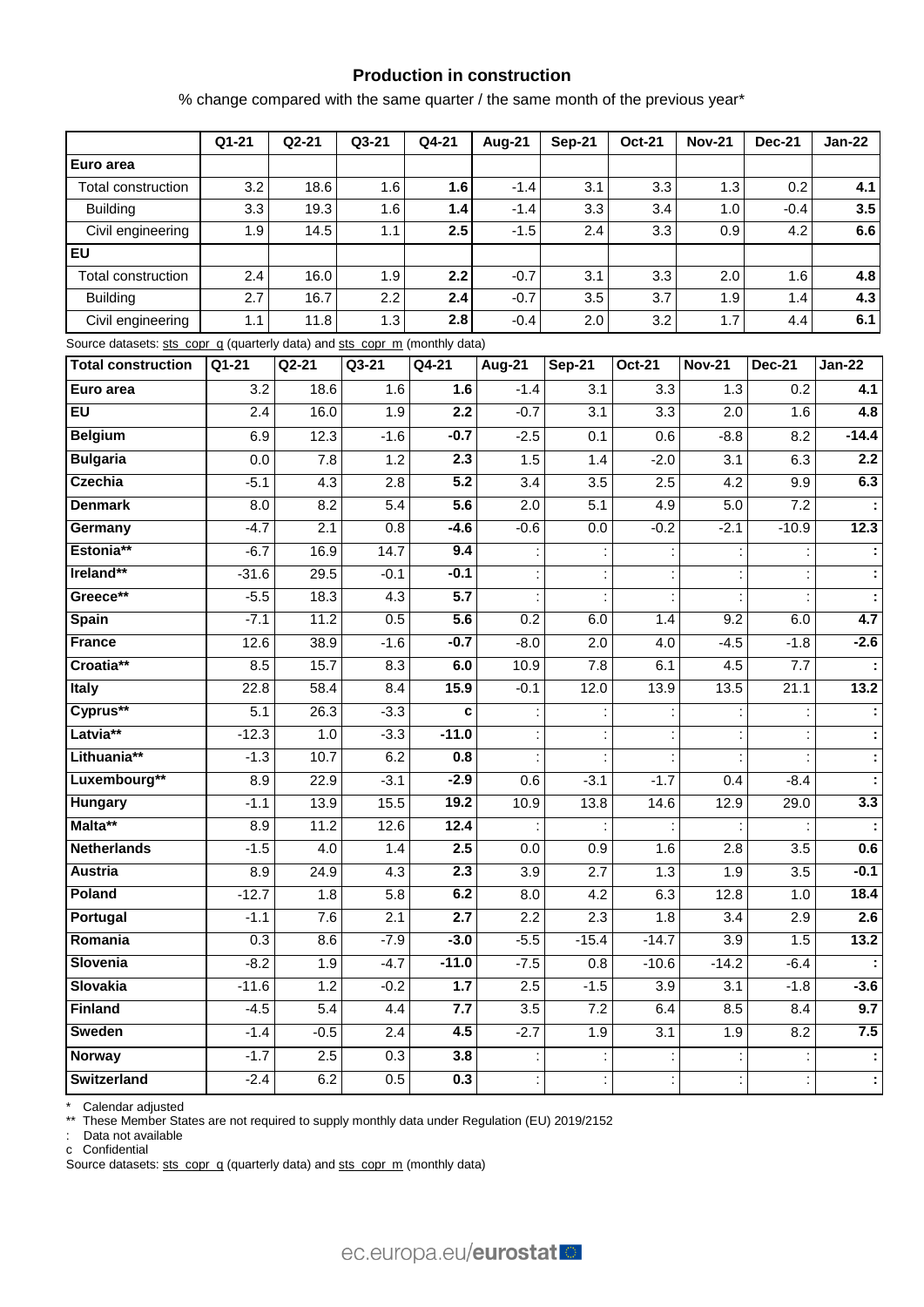#### **Monthly indices for production in construction, calendar and seasonally adjusted** (base year 2015)

|                    | 01/21 | 02/21 | 03/21 | 04/21 | 05/21 | 06/21 | 07/21 | 08/21 | 09/21 | 10/21 | 11/21 | 12/21 | 01/22 |
|--------------------|-------|-------|-------|-------|-------|-------|-------|-------|-------|-------|-------|-------|-------|
| Euro area          | 108.8 | 107.5 | 112.0 | 111.0 | 111.1 | 110.6 | 109.7 | 108.7 | 110.2 | 110.6 | 110.7 | 109.0 | 113.3 |
| <b>EU</b>          | 110.6 | 109.4 | 113.3 | 112.7 | 113.0 | 112.6 | 111.7 | 110.5 | 112.0 | 112.5 | 112.9 | 111.5 | 115.9 |
| <b>Belgium</b>     | 101.9 | 96.7  | 101.9 | 98.9  | 97.9  | 97.7  | 98.5  | 96.4  | 97.1  | 97.0  | 93.5  | 96.7  | 95.4  |
| <b>Bulgaria</b>    | 88.7  | 88.6  | 88.4  | 90.4  | 88.6  | 89.8  | 89.2  | 89.9  | 90.0  | 89.5  | 91.0  | 91.9  | 91.3  |
| Czechia            | 106.0 | 102.2 | 104.0 | 105.5 | 106.7 | 107.6 | 104.6 | 105.9 | 106.2 | 106.1 | 107.9 | 109.7 | 111.4 |
| <b>Denmark</b>     | 123.4 | 122.6 | 123.5 | 126.2 | 125.6 | 128.5 | 126.4 | 124.2 | 126.8 | 127.3 | 127.6 | 128.0 |       |
| Germany            | 111.1 | 110.5 | 119.6 | 116.9 | 118.1 | 115.2 | 115.2 | 112.4 | 113.8 | 114.4 | 114.1 | 109.5 | 120.6 |
| <b>Spain</b>       | 95.0  | 94.3  | 95.2  | 95.2  | 95.1  | 93.2  | 93.8  | 95.1  | 96.9  | 96.5  | 98.1  | 98.2  | 98.1  |
| <b>France</b>      | 101.6 | 97.3  | 97.4  | 97.2  | 98.6  | 97.7  | 96.6  | 95.5  | 97.1  | 98.1  | 95.7  | 93.0  | 98.6  |
| Croatia*           | 134.2 | 134.8 | 135.1 | 136.0 | 135.7 | 137.3 | 133.3 | 137.8 | 137.6 | 137.7 | 137.5 | 140.5 |       |
| <b>Italy</b>       | 112.2 | 113.6 | 119.5 | 118.9 | 117.6 | 119.7 | 118.7 | 120.3 | 122.4 | 123.4 | 125.6 | 128.2 | 127.0 |
| Luxembourg*        | 104.1 | 103.0 | 105.2 | 107.8 | 106.7 | 111.8 | 108.7 | 107.9 | 109.6 | 108.2 | 112.6 | 102.0 |       |
| <b>Hungary</b>     | 152.2 | 137.7 | 152.0 | 142.7 | 151.8 | 160.3 | 159.2 | 152.4 | 157.0 | 158.4 | 163.6 | 172.5 | 161.6 |
| <b>Netherlands</b> | 130.7 | 126.4 | 131.6 | 132.6 | 130.7 | 131.6 | 132.4 | 129.9 | 130.5 | 131.5 | 133.4 | 133.6 | 131.9 |
| Austria            | 124.5 | 133.0 | 136.9 | 134.2 | 130.5 | 137.3 | 125.7 | 124.8 | 125.4 | 123.3 | 126.4 | 123.4 | 124.9 |
| <b>Poland</b>      | 117.9 | 110.1 | 112.0 | 117.5 | 121.8 | 119.8 | 117.8 | 119.8 | 117.3 | 120.0 | 124.4 | 117.4 | 139.7 |
| Portugal           | 100.2 | 99.2  | 103.6 | 104.2 | 104.1 | 103.0 | 103.6 | 105.8 | 105.0 | 103.6 | 105.3 | 103.8 | 103.9 |
| Romania            | 129.0 | 133.9 | 137.1 | 145.6 | 135.1 | 135.8 | 129.0 | 125.7 | 117.5 | 119.4 | 130.6 | 130.3 | 141.1 |
| Slovenia           | 127.2 | 124.1 | 129.6 | 125.2 | 118.4 | 123.8 | 118.9 | 119.9 | 129.9 | 118.1 | 123.9 | 121.1 |       |
| Slovakia           | 88.0  | 83.2  | 88.7  | 86.7  | 84.5  | 81.5  | 80.7  | 82.0  | 79.7  | 80.5  | 84.8  | 86.4  | 85.8  |
| Finland            | 113.3 | 113.2 | 114.5 | 116.8 | 118.7 | 118.0 | 117.2 | 117.8 | 119.8 | 119.9 | 121.8 | 121.2 | 123.2 |
| <b>Sweden</b>      | 120.3 | 125.7 | 122.4 | 122.5 | 122.8 | 123.7 | 125.0 | 117.6 | 123.9 | 124.0 | 124.1 | 127.5 | 127.1 |

\* These Member States are not required to supply monthly data under Regulation (EU) 2019/2152

: Data not available

Source dataset: [sts\\_copr\\_m](https://ec.europa.eu/eurostat/databrowser/view/STS_COPR_M__custom_158737/bookmark/table?lang=en&bookmarkId=cea89800-e18a-4ff7-a563-ab7cf607c64e)

# **Quarterly indices for production in construction, calendar and seasonally adjusted**

| ase vear 2015). |  |
|-----------------|--|

|                    |       |       | (base year 2015) |       |       |         |       |       |
|--------------------|-------|-------|------------------|-------|-------|---------|-------|-------|
|                    | Q1-20 | Q2-20 | Q3-20            | Q4-20 | Q1-21 | $Q2-21$ | Q3-21 | Q4-21 |
| Euro area          | 107.0 | 93.5  | 108.1            | 109.1 | 109.5 | 111.2   | 110.0 | 110.7 |
| <b>EU</b>          | 109.4 | 97.4  | 109.4            | 110.3 | 111.1 | 113.0   | 111.7 | 112.8 |
| <b>Belgium</b>     | 96.2  | 91.1  | 97.0             | 96.2  | 100.1 | 98.2    | 97.3  | 95.7  |
| <b>Bulgaria</b>    | 88.1  | 83.2  | 88.6             | 88.9  | 88.6  | 89.6    | 89.7  | 90.8  |
| <b>Czechia</b>     | 110.2 | 103.3 | 102.0            | 101.8 | 104.1 | 106.6   | 105.6 | 107.9 |
| <b>Denmark</b>     | 114.6 | 118.6 | 118.3            | 120.0 | 123.2 | 126.8   | 125.8 | 127.6 |
| Germany            | 118.4 | 114.4 | 112.7            | 118.8 | 113.7 | 116.7   | 113.8 | 112.7 |
| <b>Estonia</b>     | 156.3 | 137.3 | 134.5            | 145.5 | 145.9 | 159.9   | 154.7 | 159.1 |
| Ireland            | 158.6 | 94.7  | 133.5            | 141.0 | 109.3 | 122.1   | 132.8 | 141.1 |
| Greece             | 66.0  | 56.6  | 65.0             | 64.7  | 62.4  | 67.1    | 67.7  | 68.4  |
| Spain              | 101.7 | 82.9  | 93.4             | 93.7  | 94.9  | 94.5    | 95.3  | 97.6  |
| <b>France</b>      | 88.1  | 69.5  | 98.4             | 96.3  | 98.8  | 97.8    | 96.4  | 95.6  |
| Croatia            | 125.2 | 117.9 | 125.6            | 130.4 | 134.7 | 136.3   | 136.2 | 138.6 |
| <b>Italy</b>       | 96.1  | 74.0  | 112.3            | 108.3 | 115.1 | 118.7   | 120.5 | 125.7 |
| <b>Cyprus</b>      | 191.9 | 167.5 | 197.2            | 196.2 | 201.5 | 212.9   | 189.6 | c     |
| Latvia             | 143.0 | 123.0 | 124.1            | 130.0 | 125.2 | 124.4   | 120.0 | 115.7 |
| Lithuania          | 127.3 | 113.3 | 115.8            | 122.7 | 123.1 | 125.8   | 125.9 | 125.1 |
| Luxembourg         | 97.3  | 87.1  | 111.1            | 110.4 | 104.1 | 108.8   | 108.7 | 107.6 |
| Hungary            | 148.5 | 138.2 | 136.1            | 140.1 | 147.3 | 151.6   | 156.2 | 164.8 |
| <b>Malta</b>       | 159.1 | 159.7 | 162.3            | 166.6 | 173.2 | 177.6   | 182.8 | 187.2 |
| <b>Netherlands</b> | 132.0 | 125.8 | 126.1            | 129.0 | 129.6 | 131.6   | 130.9 | 132.8 |
| <b>Austria</b>     | 123.2 | 107.2 | 119.9            | 121.2 | 131.5 | 134.0   | 125.3 | 124.4 |
| Poland             | 129.0 | 118.4 | 111.7            | 113.5 | 113.3 | 119.7   | 118.3 | 120.6 |
| Portugal           | 102.1 | 96.4  | 102.6            | 101.5 | 101.0 | 103.8   | 104.8 | 104.2 |
| Romania            | 134.2 | 128.7 | 133.0            | 130.5 | 133.3 | 138.8   | 124.1 | 126.8 |
| Slovenia           | 139.3 | 120.0 | 129.3            | 135.3 | 127.0 | 122.5   | 122.9 | 121.0 |
| Slovakia           | 95.6  | 83.5  | 80.4             | 82.1  | 86.6  | 84.2    | 80.8  | 83.9  |
| <b>Finland</b>     | 116.8 | 113.9 | 113.7            | 112.9 | 113.7 | 117.8   | 118.3 | 121.0 |
| Sweden             | 124.3 | 123.8 | 119.7            | 118.6 | 122.8 | 123.0   | 122.2 | 125.2 |
| Norway             | 112.8 | 108.7 | 110.8            | 112.2 | 110.8 | 111.3   | 111.1 | 116.5 |
| Switzerland        | 105.2 | 96.3  | 100.8            | 99.5  | 102.9 | 102.2   | 101.2 | 99.8  |

c Confidential

Source dataset: [sts\\_copr\\_q](https://ec.europa.eu/eurostat/databrowser/view/STS_COPR_Q__custom_158616/bookmark/table?lang=en&bookmarkId=fc37607c-7b6a-4d9f-9304-5d84be8df31f)